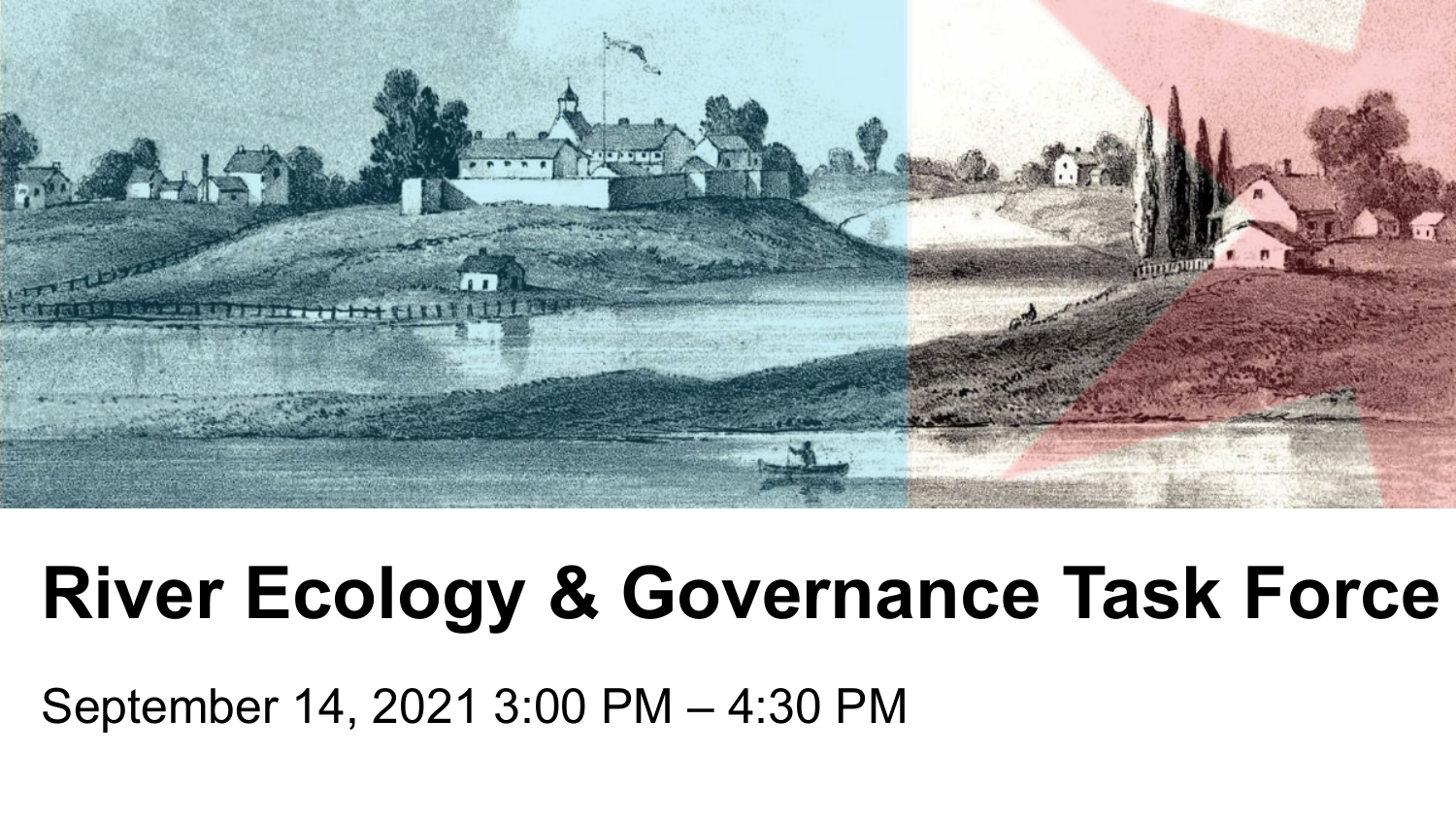#### **Agenda**

- **I. Welcome and Introduction**
- **II. Input Survey**
- **III. Rivers Projects Feedback Session**
- **IV. System Plans Working Group Check-In and Discussion**
- **V. PAS Study Workshop Next Steps + Feedback**
- **VI. Project Status, Updates and Support Needed**
- **VII. Upcoming Meeting Dates + Adjourn**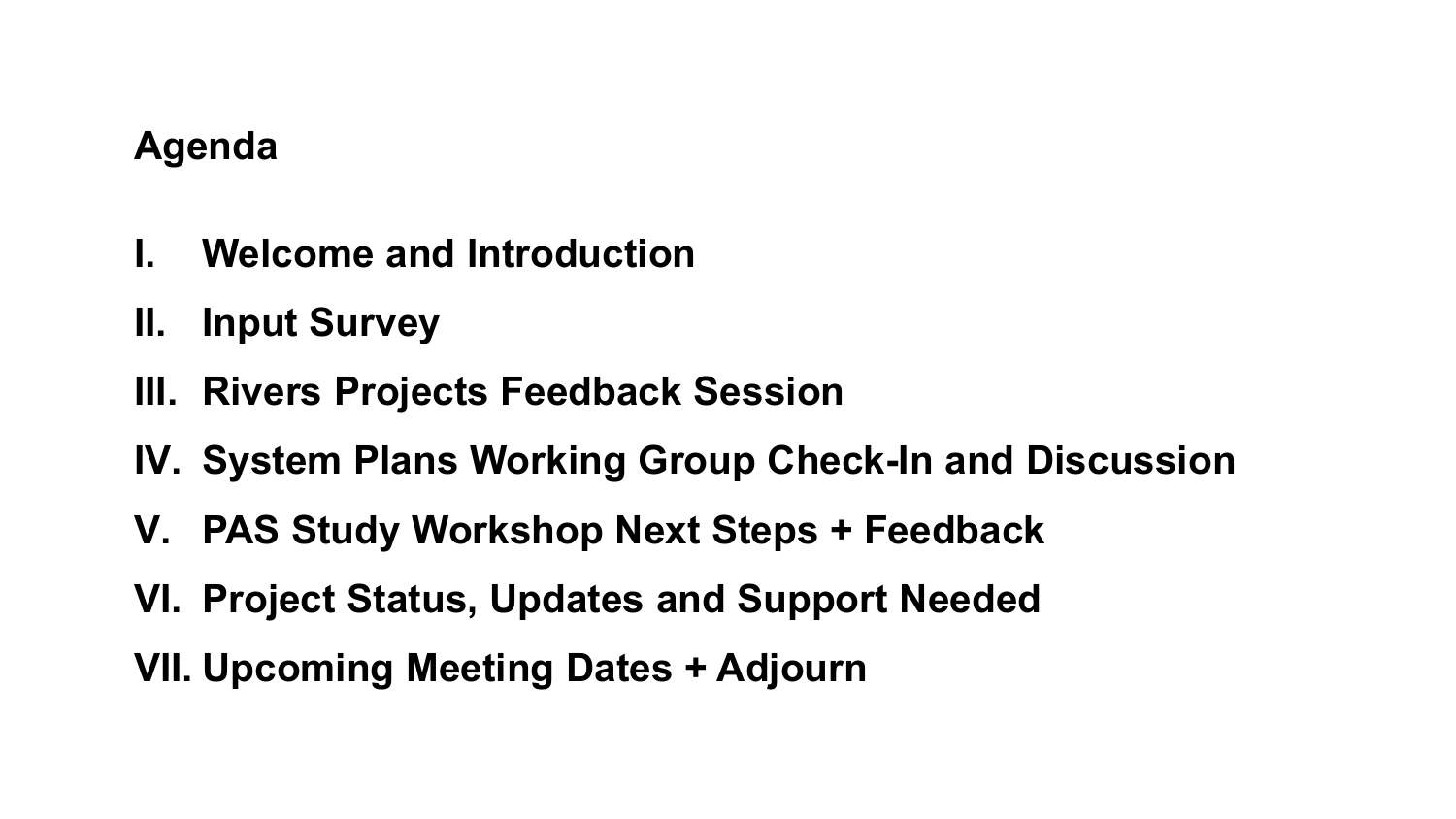**Input Survey**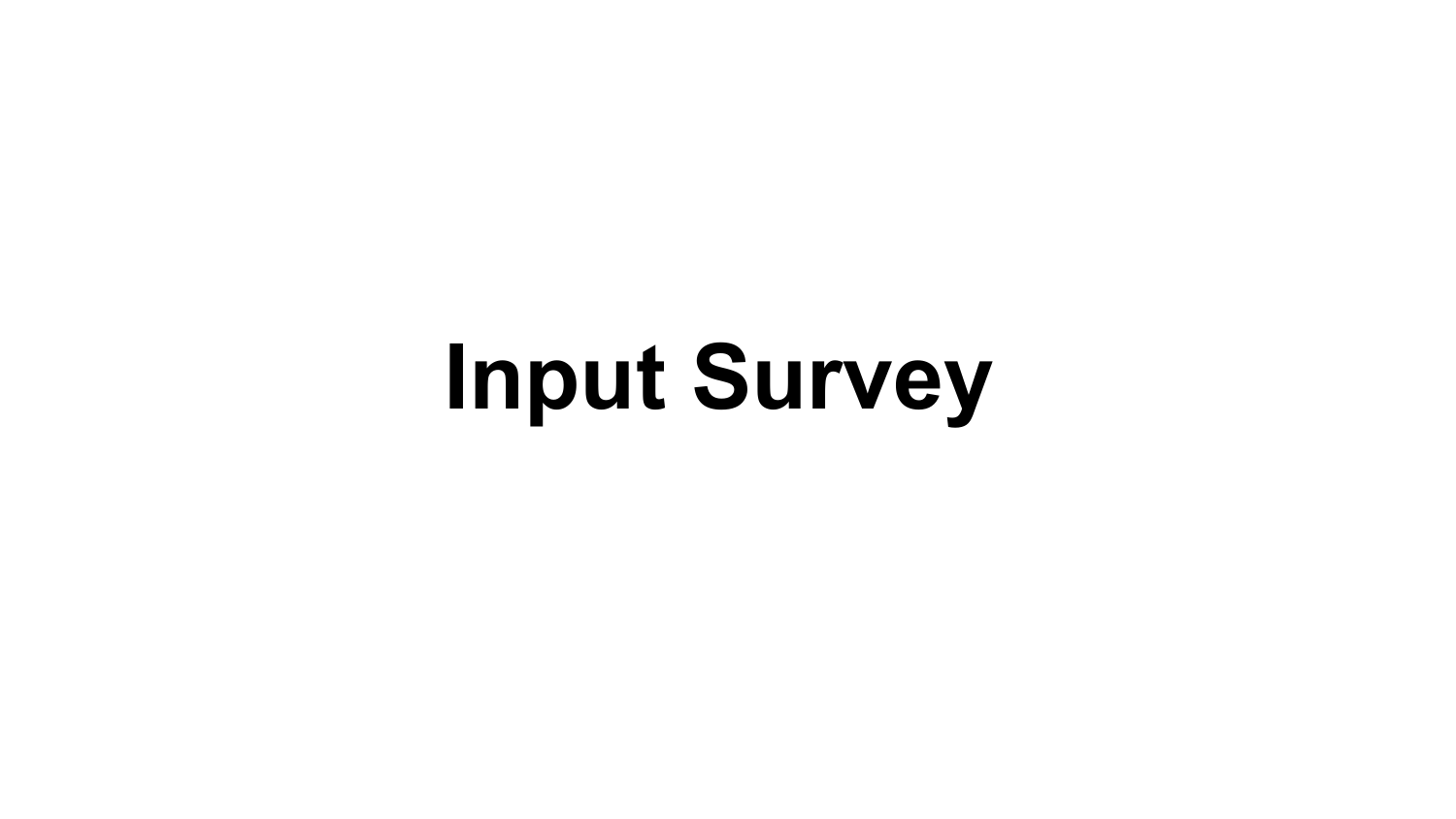#### **Task Force Objectives**

Transforming Chicago's unique waterway system into a **thriving and ecologically integrated natural asset**, capable of accommodating the needs of people, requires **coordinated planning**, investment and management

Aspire to, and realize no later than 2040, inland waterways in Chicago that are **inviting, productive and living**, that **support wildlife in-stream and on their banks**, and that **contribute to our city's resiliency**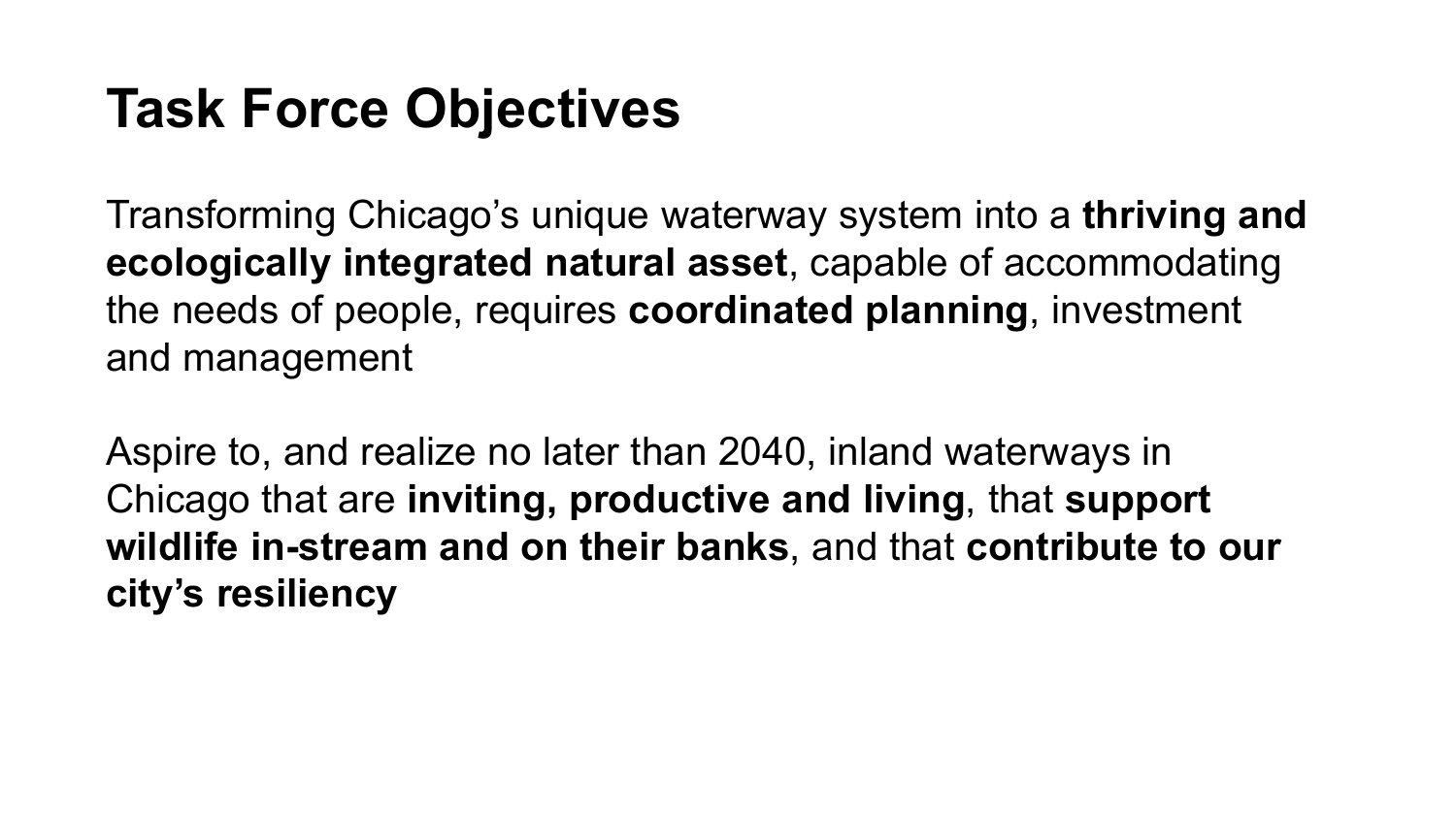#### **Short-Term Goals: 2021 - 2022**

- **1. Create principles for a system-wide and neighborhood focused approach to Chicago's waterways**
	- **a. Adoption of principles by government partners participating on Steering Committee**
- **2. Review current policies and create recommendations to strengthen**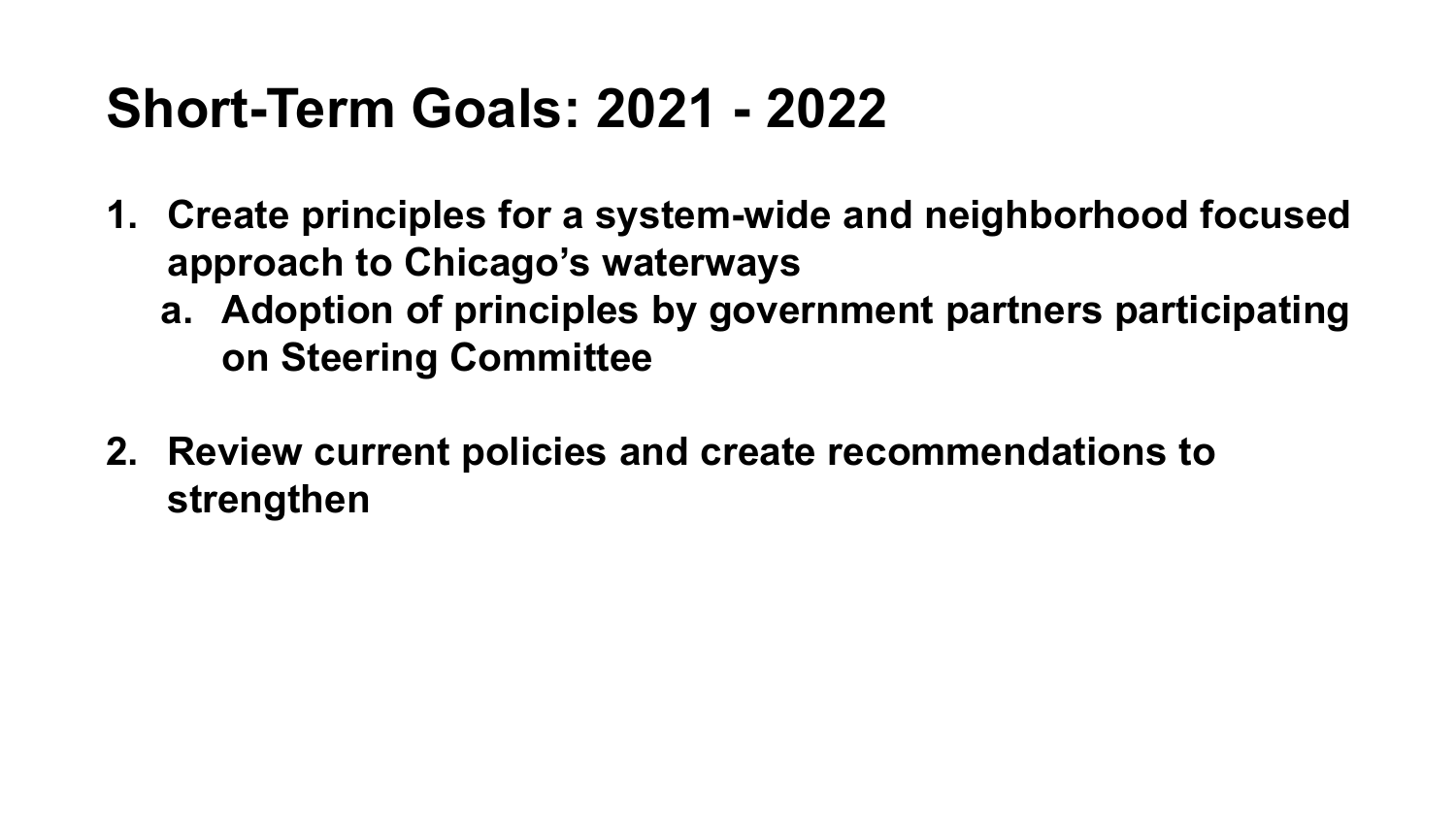#### **Short-Term Goals: 2021 - 2022**

- **3. Inform near-term planning opportunities to advance collective priorities**
	- **a. We Will Chicago**
	- **b. CDOT Access Study**
	- **c. USACE PAS Restoration Framework Plan**
	- **d. Industrial Corridor Modernization Process**
- **4. Develop criteria to prioritize projects for identified funding opportunities**
- **5. Standardize process for reviewing riverfront development projects**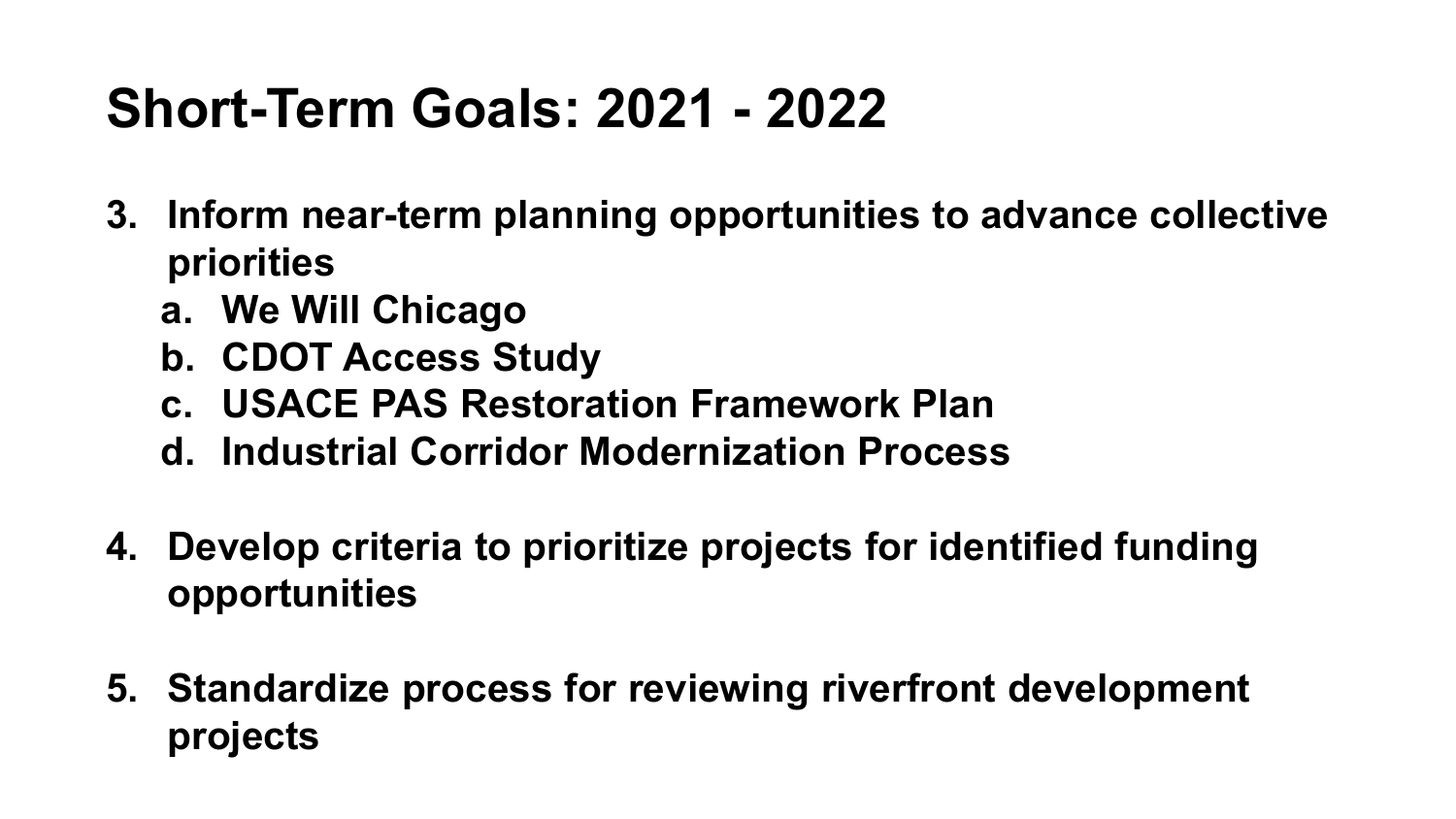## **Rivers Projects Feedback Session**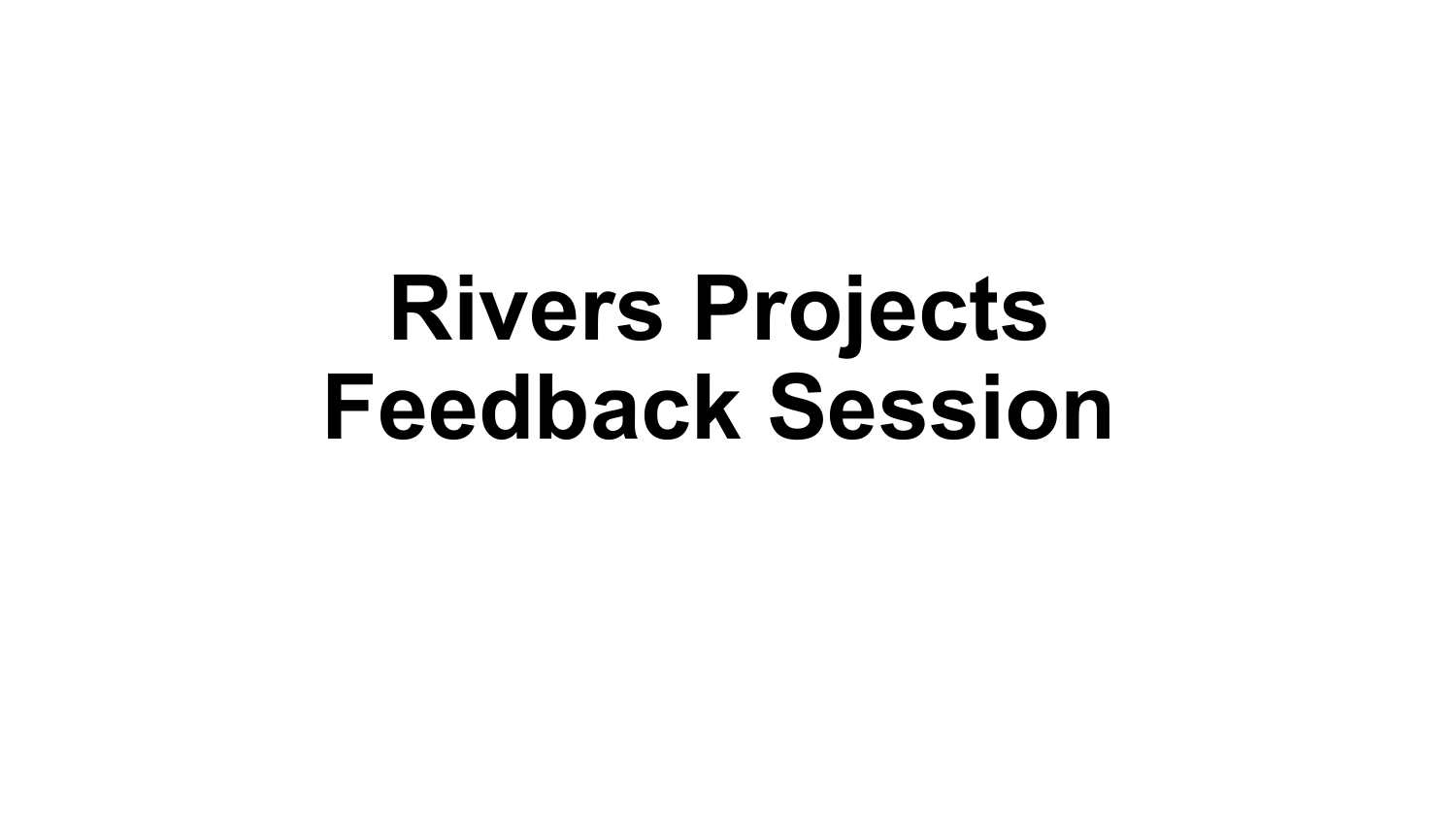#### **Our Great Rivers RFP**

The Chicago Community Trust is inviting proposals to advance **Living Rivers**

- The physical, emotional and economic fallout from the COVID-19 pandemic has underscored the need for services and amenities that are culturally relevant, affordable, and nearby. This includes high-quality natural areas.
- At their best, Chicago's riverfronts promote wellbeing by providing space for physical recreation, social connection, and psychological restoration.
- "Living" theme (OGR): From riverbeds to shorelines, plants, animals, and people will coexist in vibrant, healthy ecosystems. Water quality management policies will proactively reduce pollution, restore the environment, create more habitat for fish and wildlife, and aggressively combat the spread of invasive species. Future riverfront development of all kinds will incorporate planned space for all forms of life, connecting people to nature.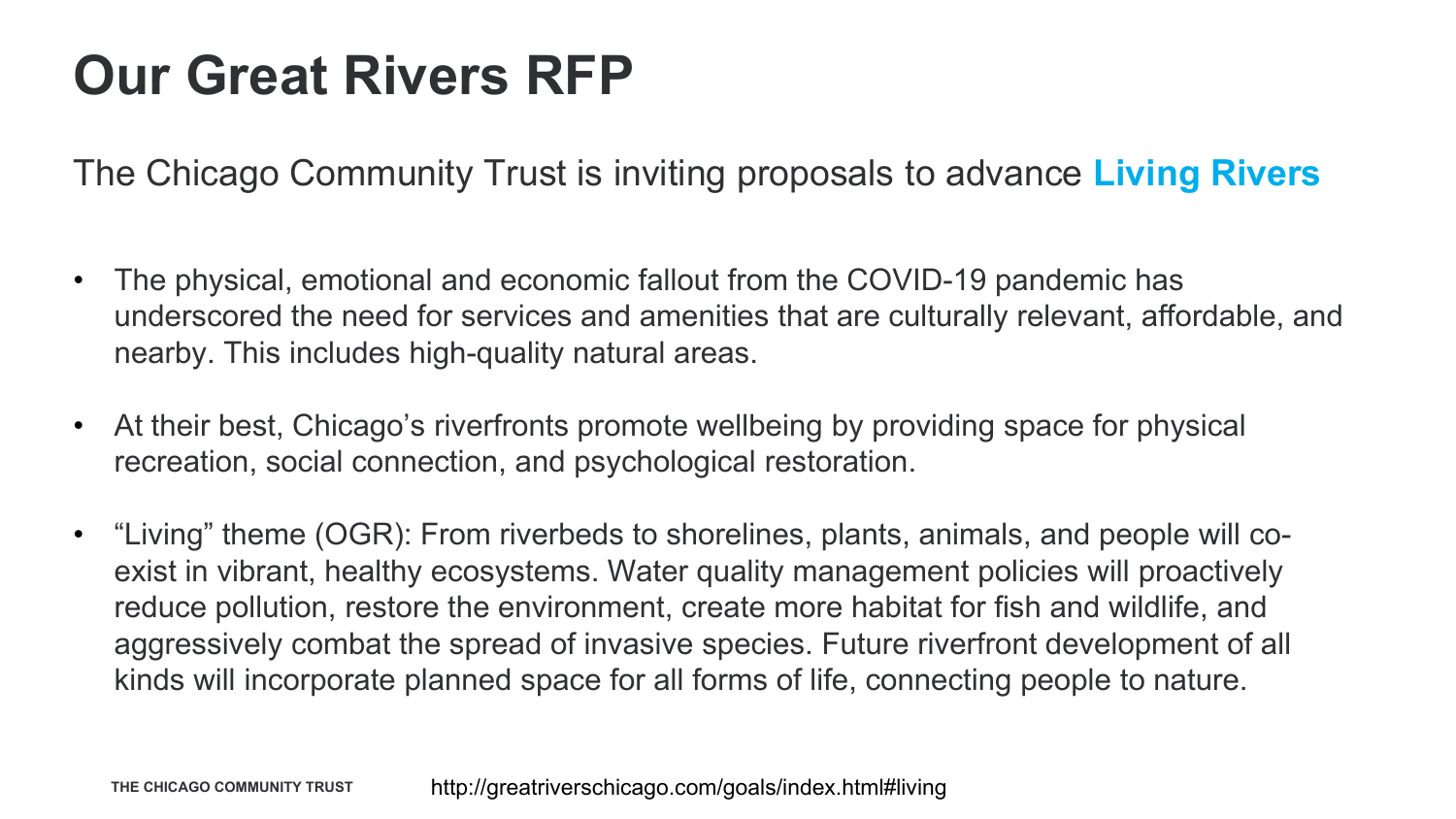### **Priority Criteria**

- Advance Living Rivers goals of the Our Great Rivers Vision.
- Utilize collaborations across communities and sectors. (i.e., public, private, nonprofit).
- Create built, natural, or public healthrelated environment solutions that advance the fields of public health and the environment and improve the physical condition of communities.
- Emphasize co-benefits across topic areas. (e.g., a built environment initiative that creates public health benefits).
- Prepare communities to transition land to new and sustainable uses that equitably grow the economy.
- Advance the goals and leverage the resources of existing community/municipal planning processes and place-based initiatives, beyond Our Great Rivers.
- Address systemic barriers through policy change, engagement with public officials and agency leaders, partnerships with the private sector or the creation of innovative and replicable process, approach or structural solutions for neighborhood investment.
- Position the rivers as catalysts for equitable neighborhood investment in majority Black and Latinx communities.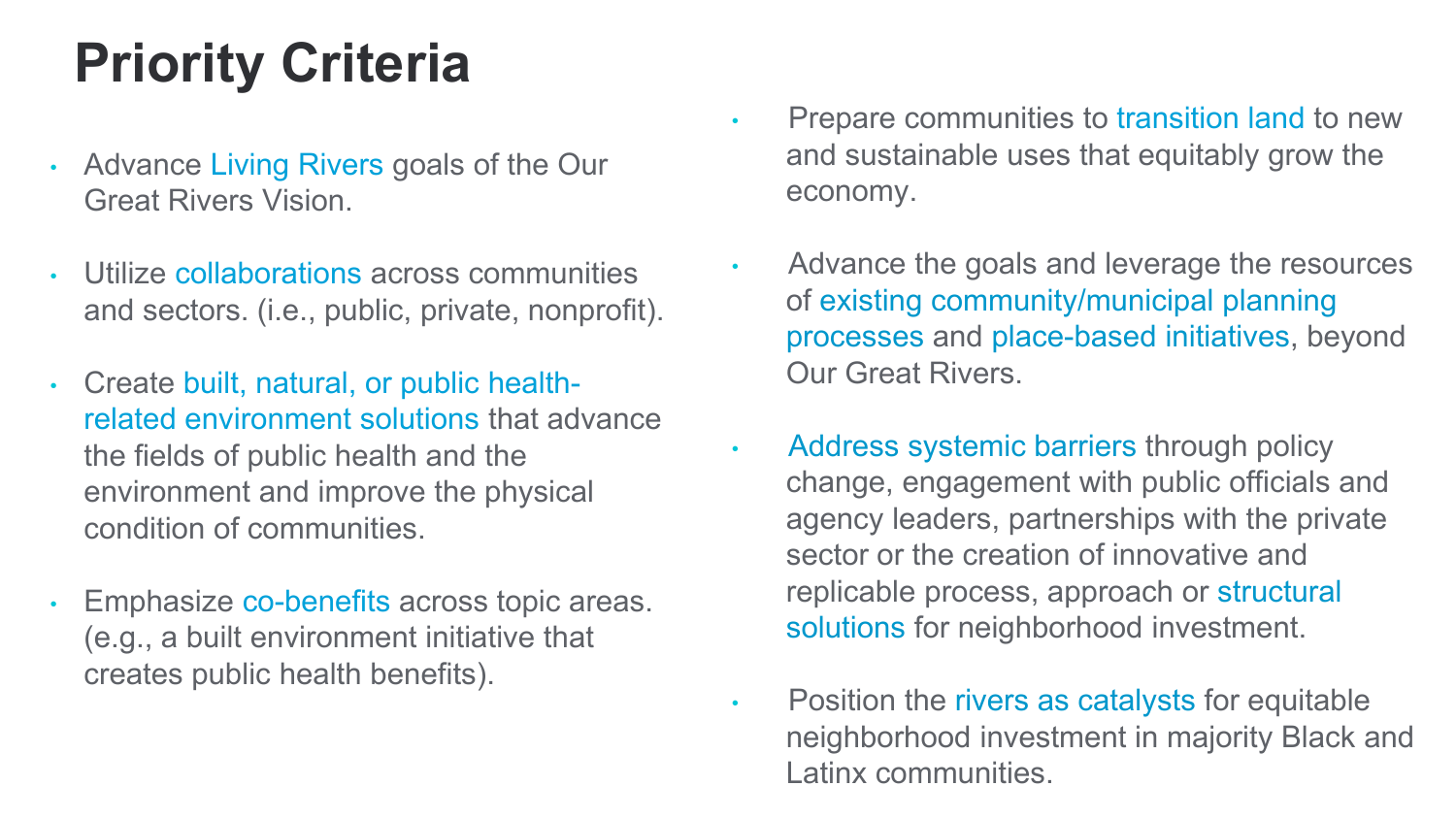#### **Rivers Projects Feedback Session**

- 1. Alliance for Great Lakes
- 2. Calumet Collaborative
- 3. Current
- 4. Freshwater Labs at UIC
- 5. Great Cities Institute at UIC
- 6. North River Commission
- 7. Urban Rivers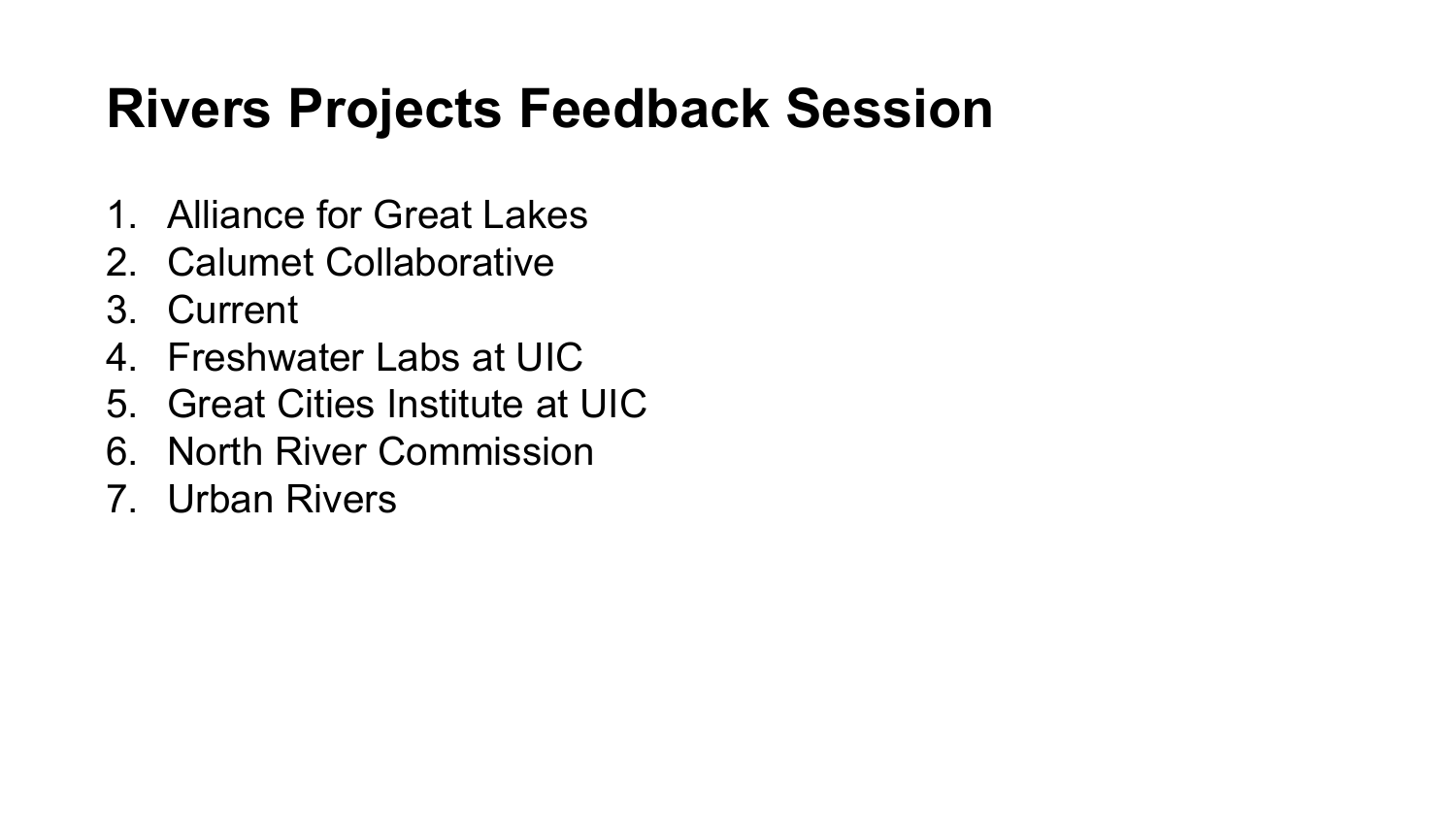#### **Rivers Projects Feedback Session**

- 1-2 questions per project
- Please use input form to provide feedback, the information will be shared with project team only.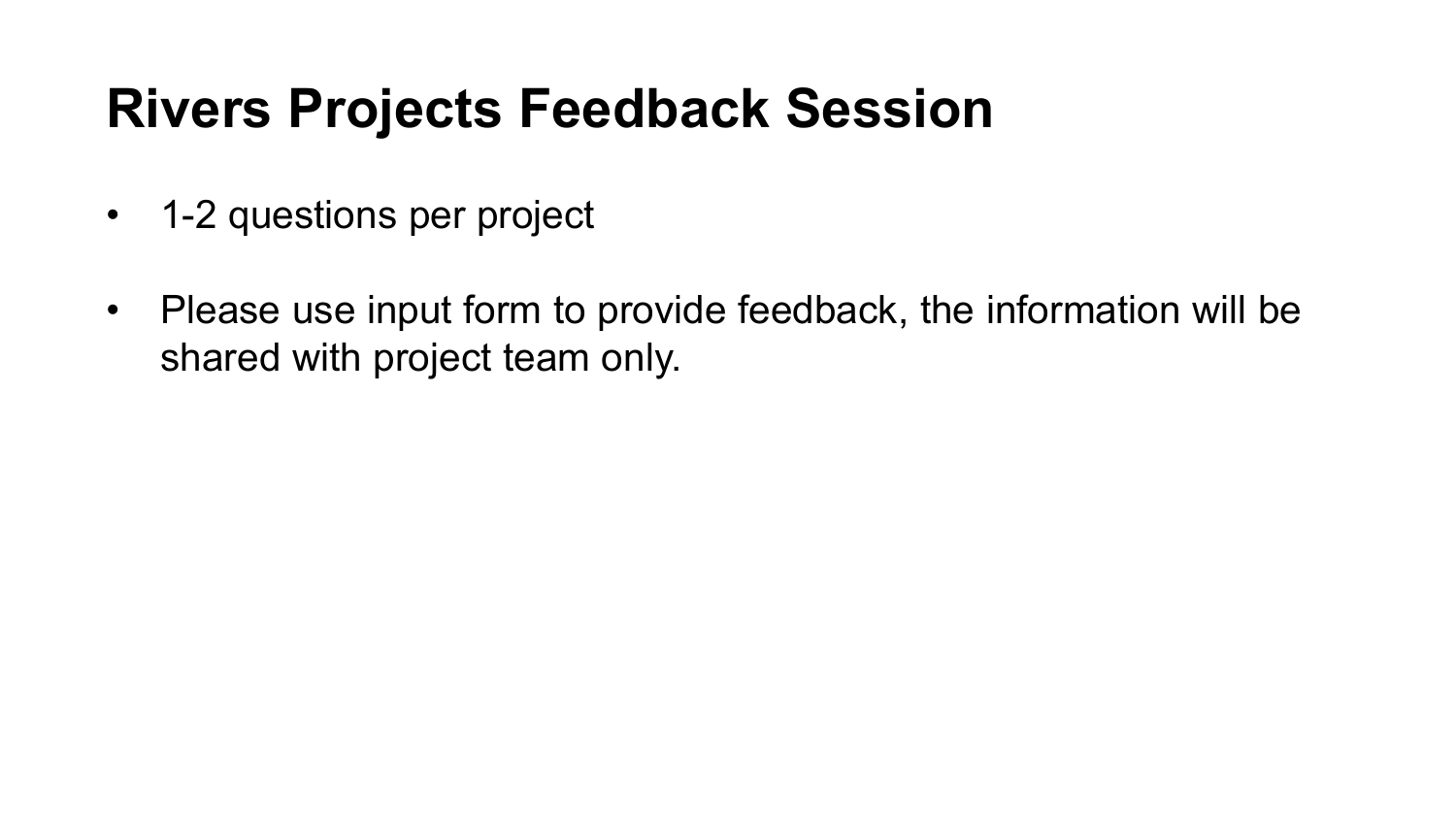### **System Plans Working Group Check-In and Discussion**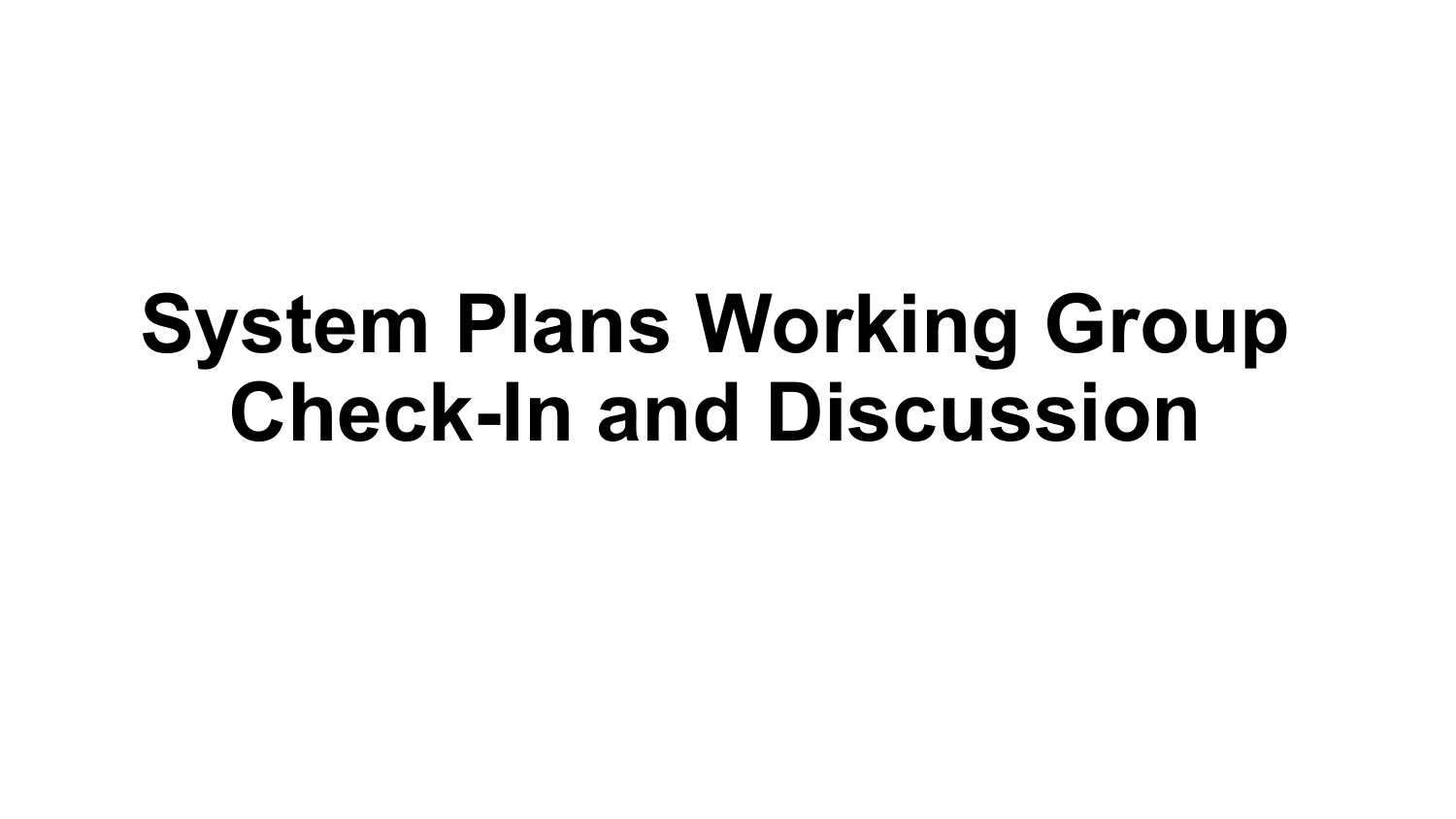#### **Working Structure for 2021 - 2022**

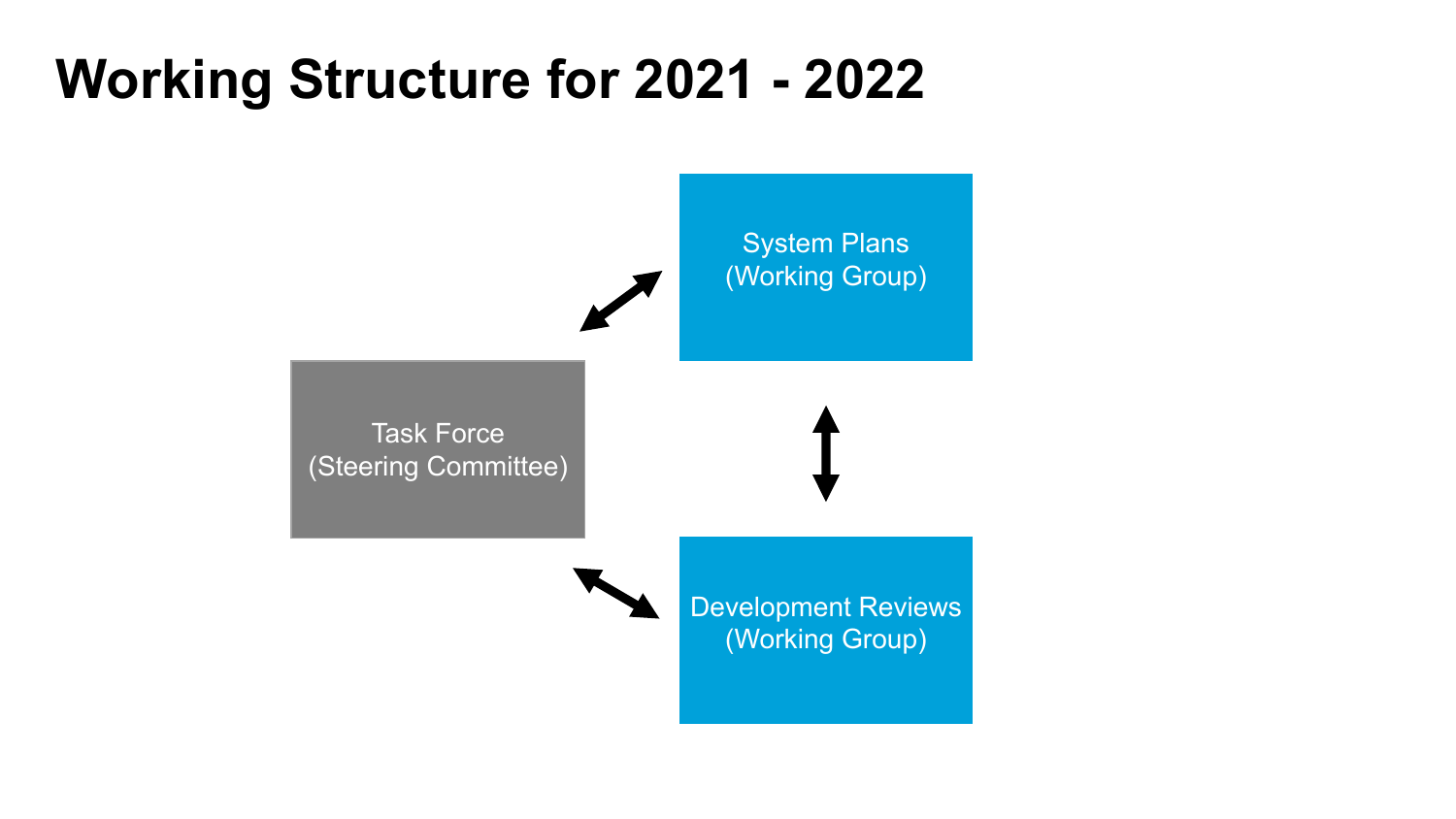#### **Draft Principles and Themes**

Feedback Exercise:

 $\hat{x}$  = Agree w/ statement and it is a high priority (only use 3 times)

- $\sqrt{\phantom{a}}$  = Agree w/ statement as is
- ? = Want to discuss further for changes/additions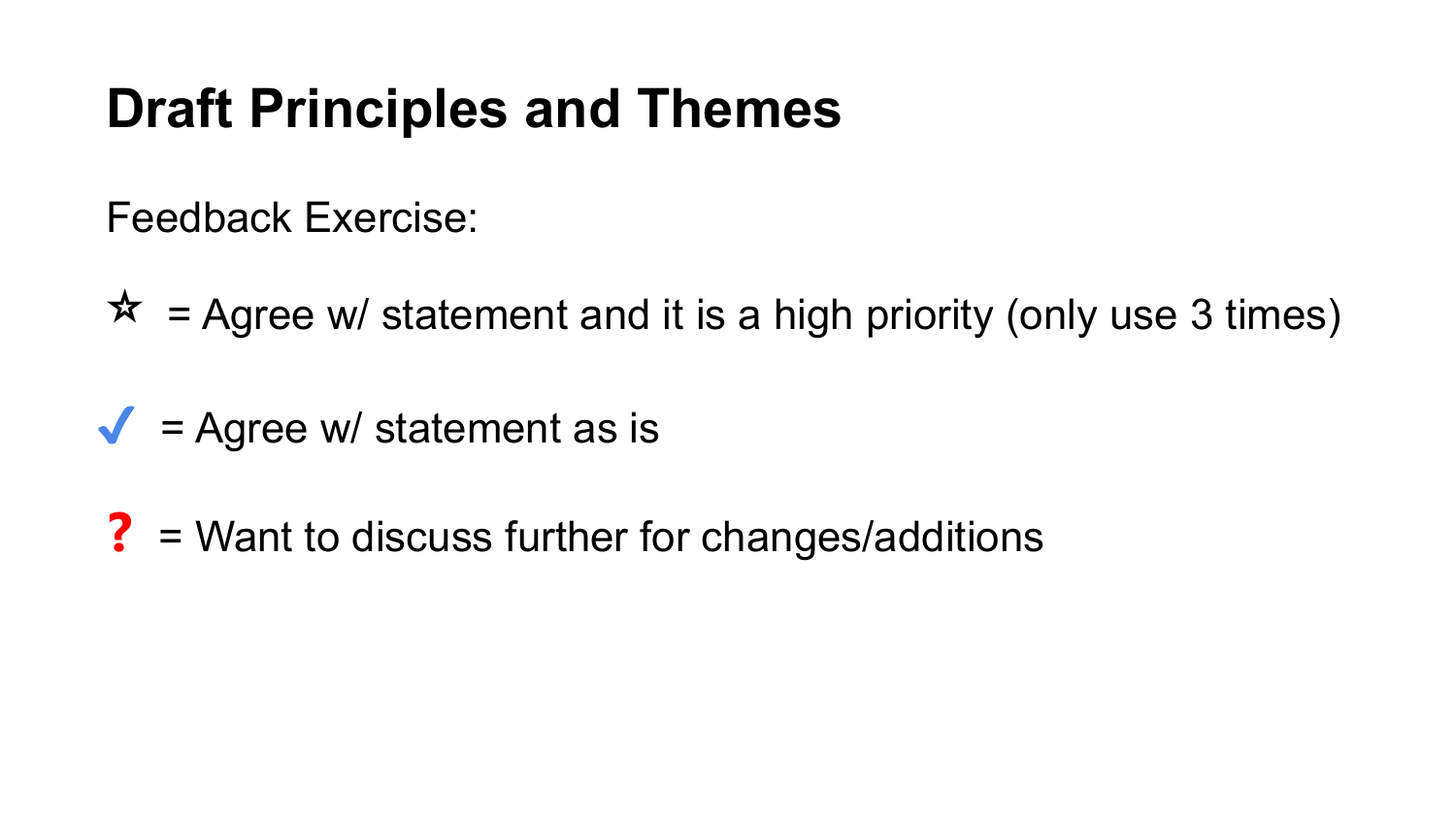#### **Draft Principles and Themes**

#### **Questions (if time permits)**

• **How to ensure that all government entities are actively engaged in advancing these principles, policies and practices?** 

• **How do you reconcile active/working river edges with goals for recreation, habitat connectivity, public health and equity?**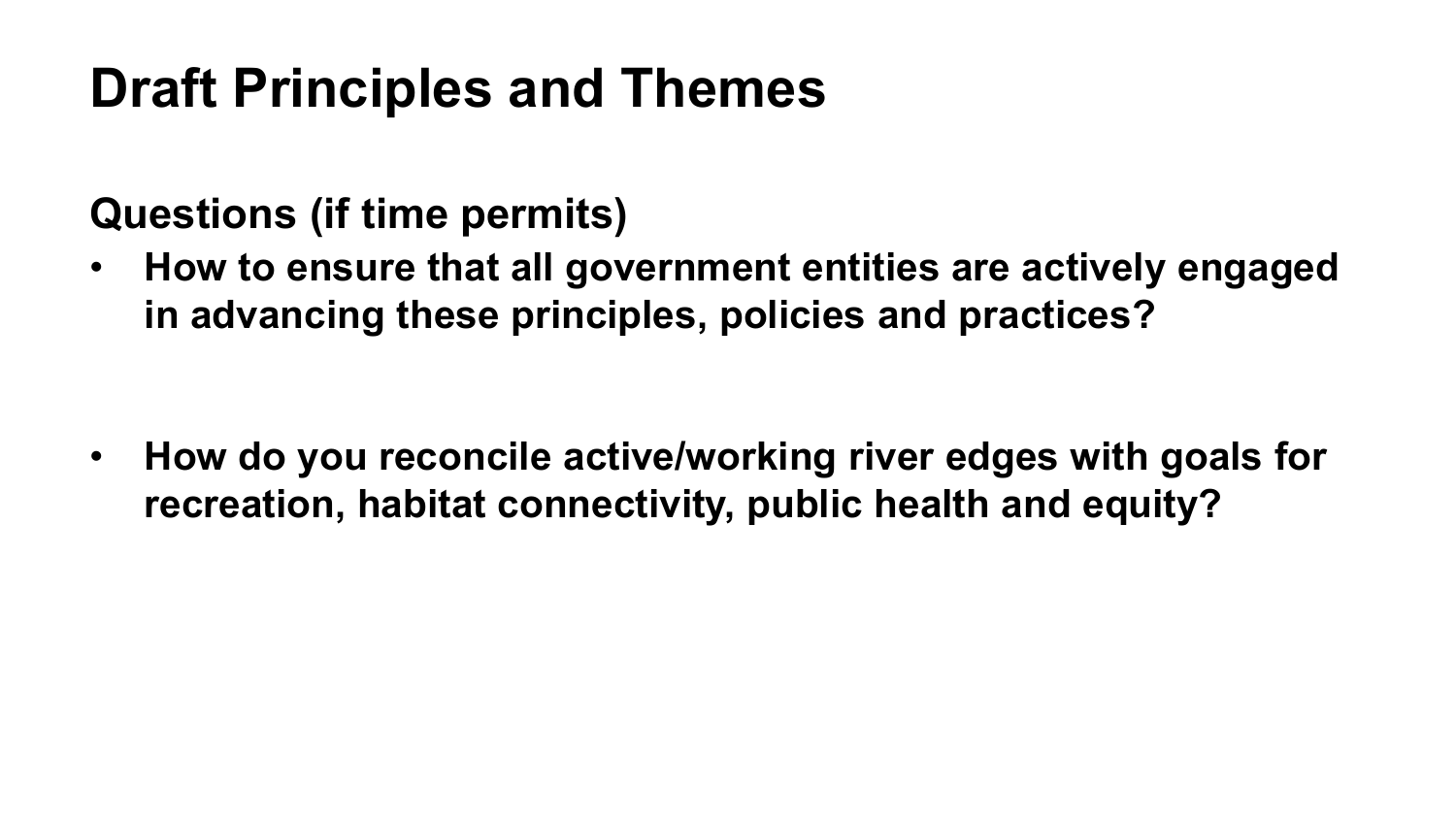## **PAS Study Workshop Feedback**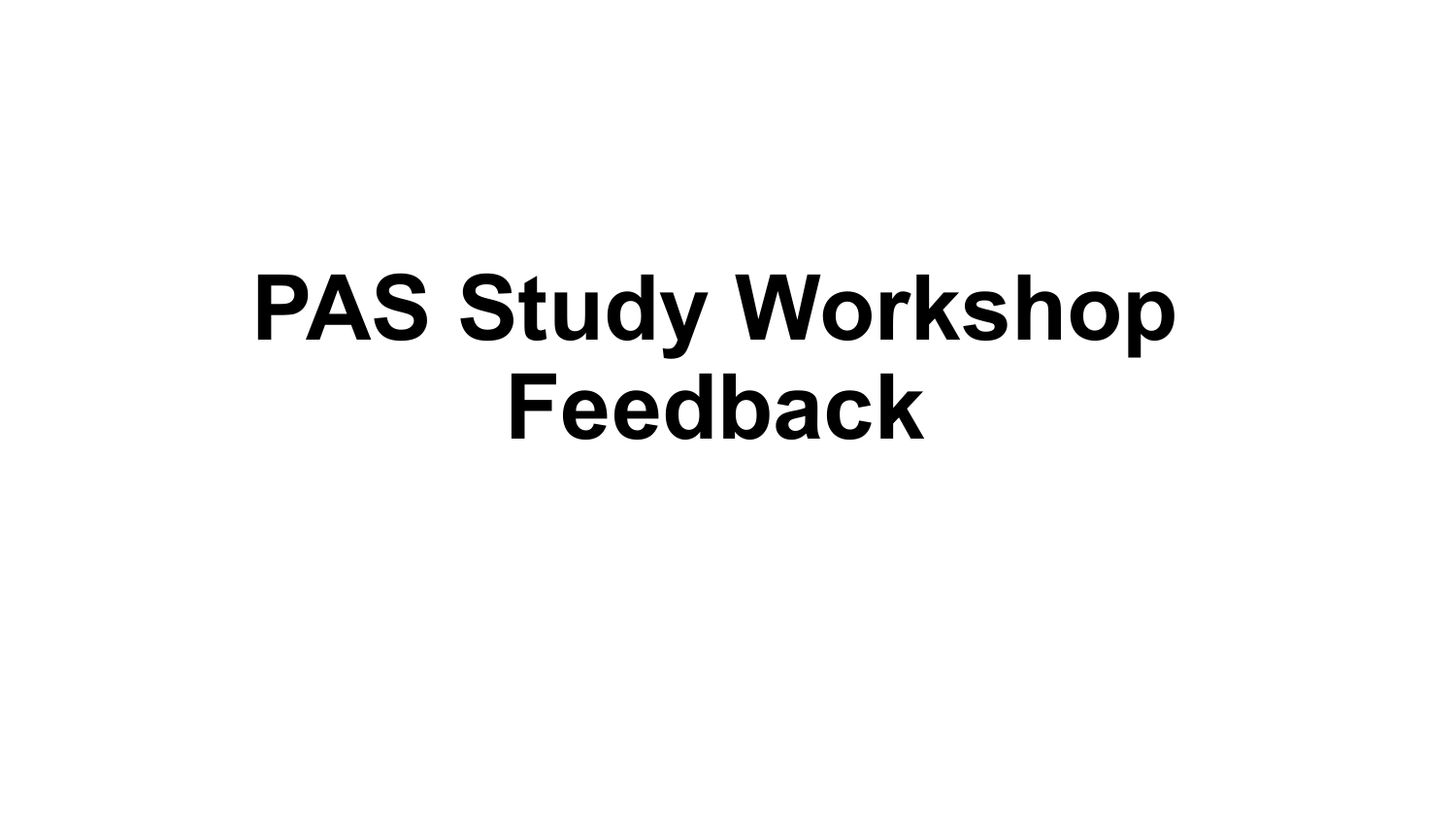#### **PAS Workshops**

Goal: To identify opportunities for restoration/remediation in the Chicago river system Ping Tom

- 8/24: Far South
- 8/31: South Branch
- 9/28: Main Stem + North Branch
- $\cdot$  10/12: North Fork + NSC

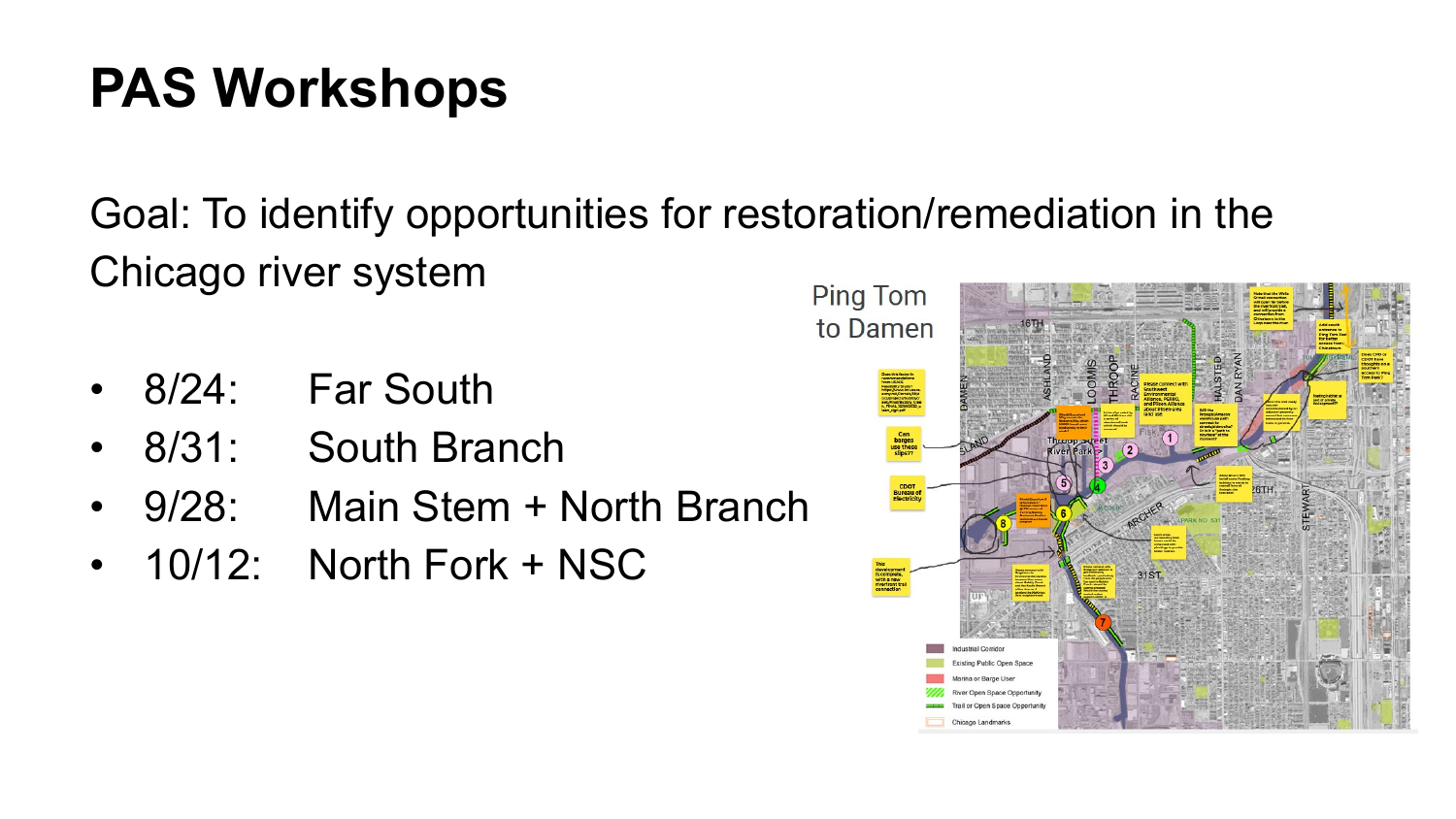# **Project Status, Updates and Support Needed**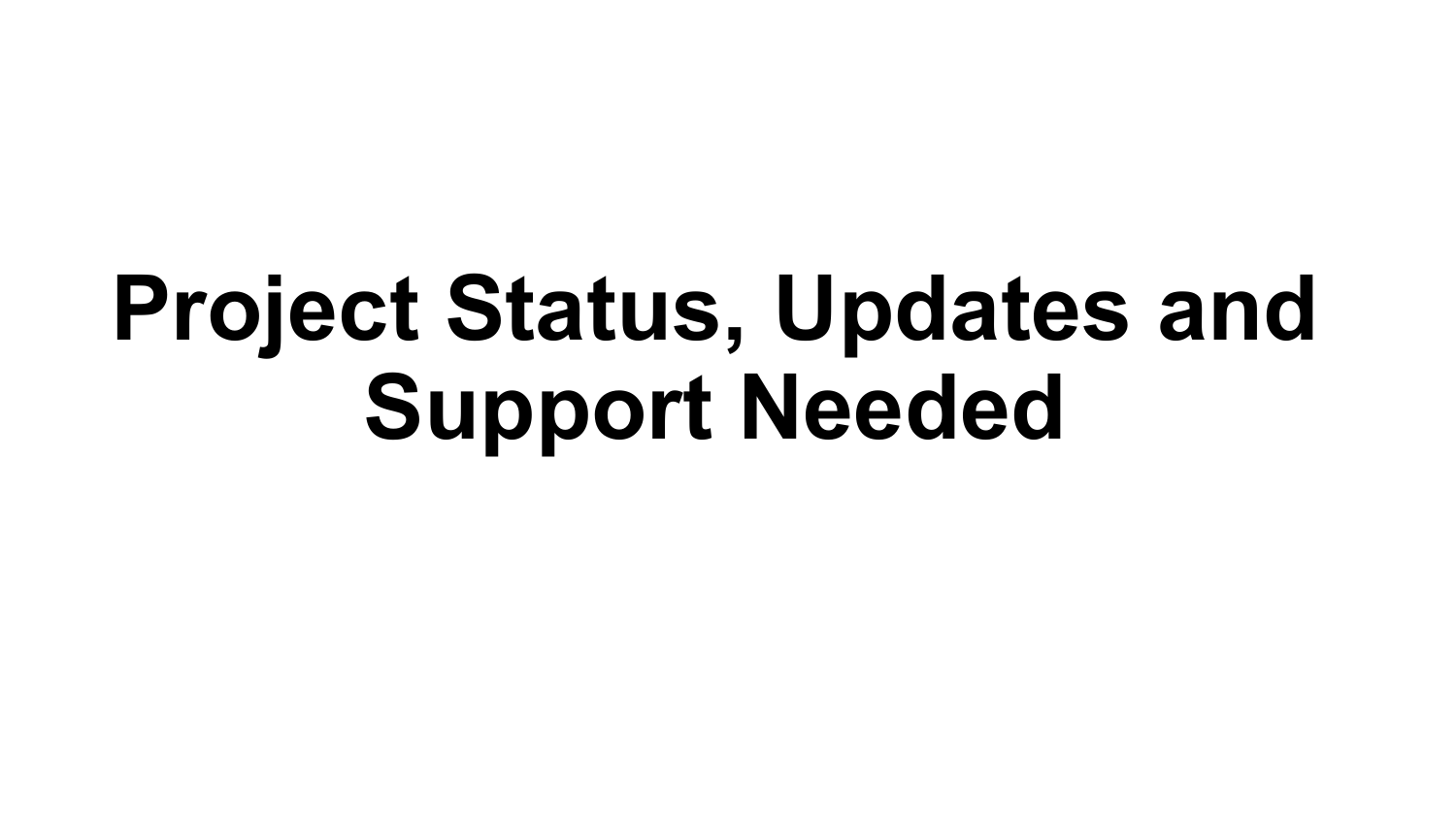### **Development Working Group**

- Recent Meetings
	- 6/29: 3633 N California
	- 7/20: Lakeshore Recycling
	- 8/3: 901 N Halsted
	- 9/7: Hooker St Transfer Station
- Upcoming Meetings
	- 10/5
	- $11/2$
	- 12/7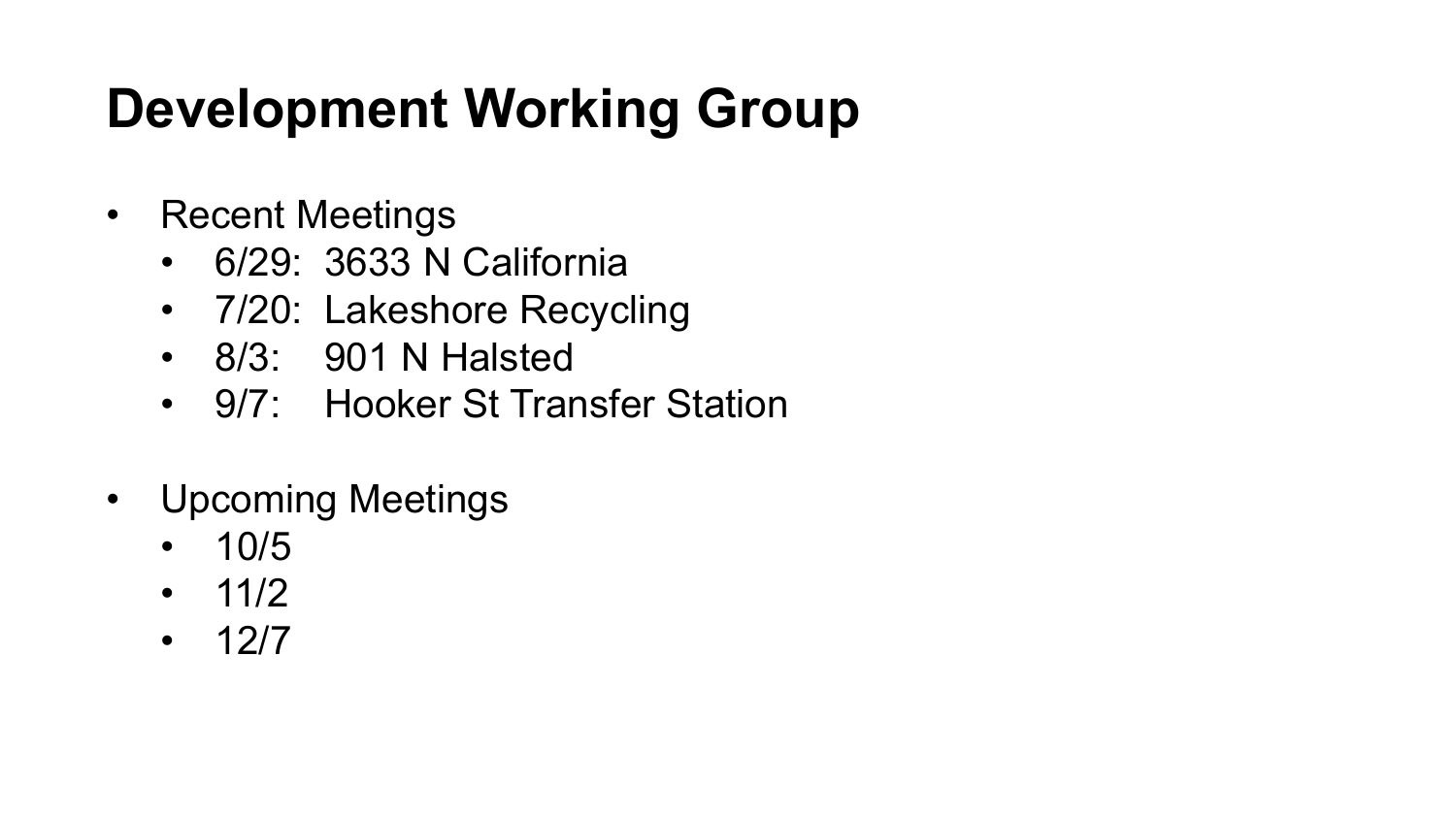#### **Development Review Group Process**

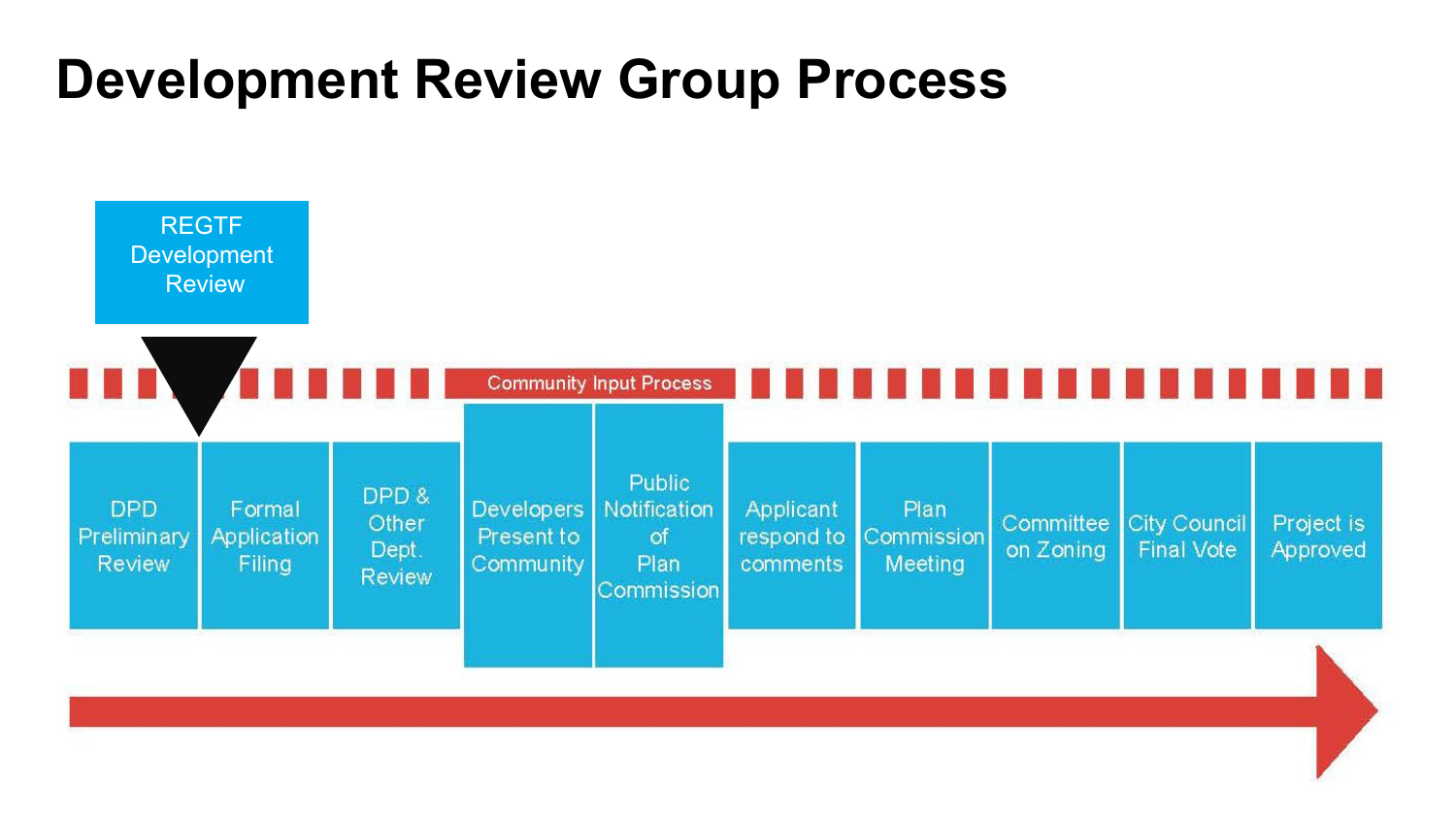#### **Task Force Progress**

Since we last met in June

- Advisory Team and Steering Committees formed and meeting, providing input on Task Force planning
- 2 Workshops and 5 Working Group Meetings
- Draft principles and beginning to standardize process for development reviews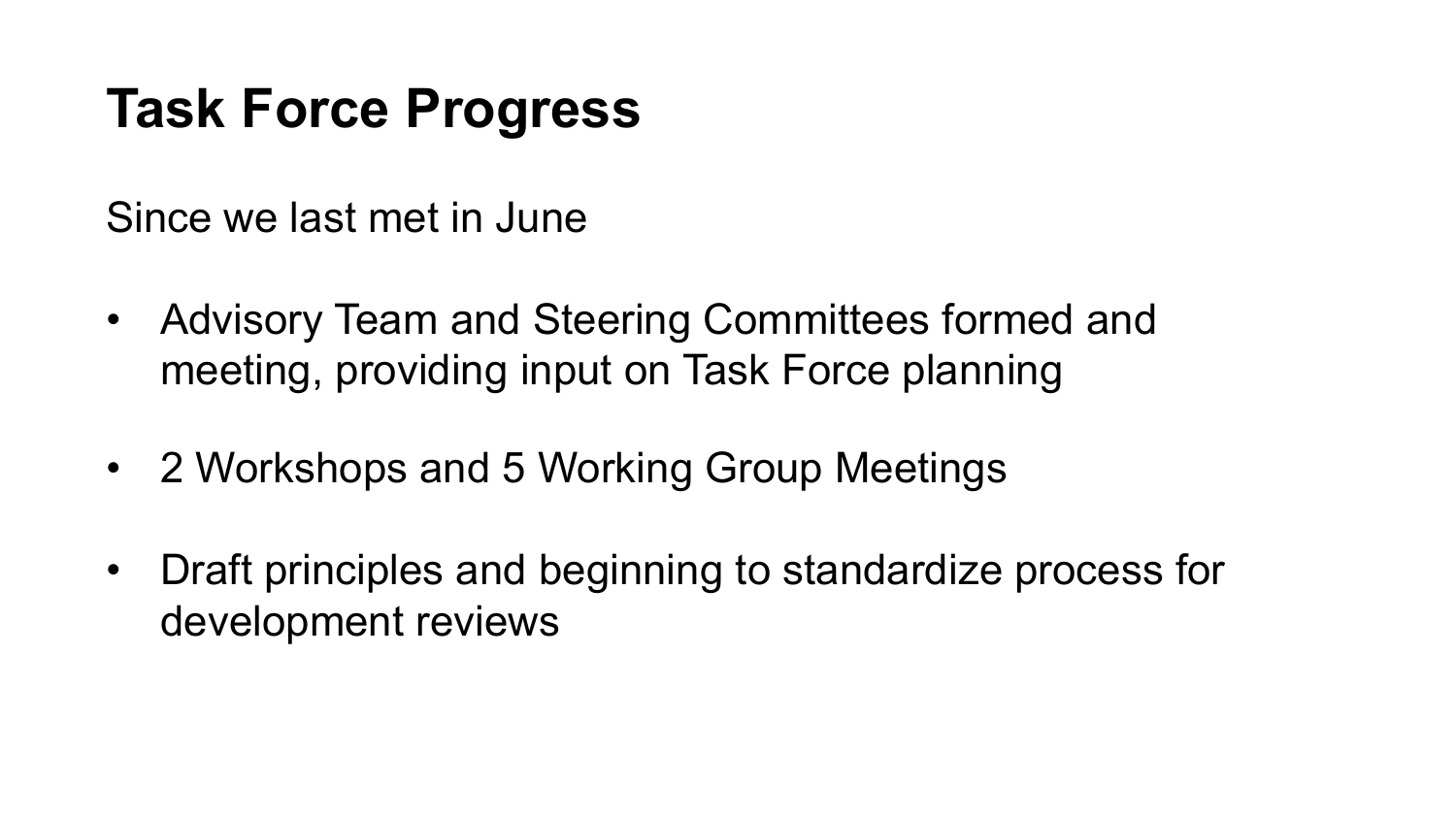# **Upcoming Meeting Dates + Adjourn**